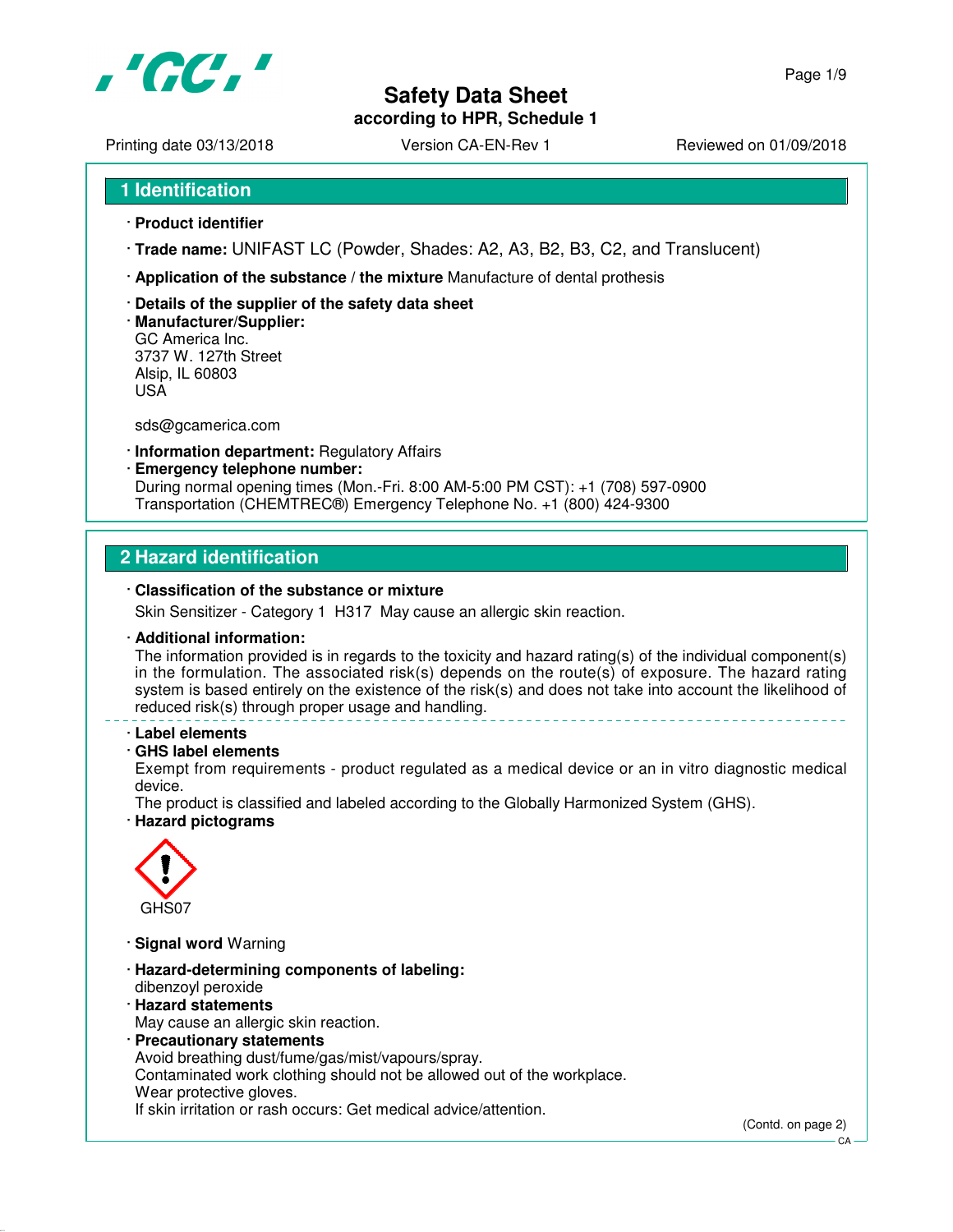### **Safety Data Sheet according to HPR, Schedule 1**

Printing date 03/13/2018 **Version CA-EN-Rev 1** Reviewed on 01/09/2018

**Trade name:** UNIFAST LC (Powder, Shades: A2, A3, B2, B3, C2, and Translucent)

(Contd. of page 1)

Specific treatment (see on this label). Dispose of contents/container in accordance with local/regional/national/international regulations. · **Classification system:** · **NFPA ratings (scale 0 - 4)** 1 1 1 OX  $Health = 1$  $Fire = 1$  $Reactivity = 1$ The substance possesses oxidizing properties. · **HMIS-ratings (scale 0 - 4) HEALTH**  FIRE **REACTIVITY** 1  $\Box$  $\Box$  $Health = 1$  $Fire = 1$  $Reactivity = 1$ **3 Composition/Information on ingredients** · **Chemical characterization: Mixtures** · **Description:** Mixture of the substances listed below with nonhazardous additions. · **Dangerous components:**

CAS: 94-36-0 dibenzoyl peroxide 1 - 5% w/w

```
· Additional information:
```
If a substance is marked with \*\*, then substance is a trade secret. This is allowed under OSHA's Hazard Communication Standard (HCS) as a trade secret and under GHS as Confidential Business Information (CBI).

## **4 First aid measures**



Immediately remove any clothing soiled by the product. If symptoms persist consult doctor.

· **After inhalation:** Supply fresh air; consult doctor in case of complaints.

In case of unconsciousness place patient stably in side position for transportation.

· **After skin contact:** Immediately wash with water and soap and rinse thoroughly.

Seek medical treatment.

· **After eye contact:**

Rinse opened eye for several minutes under running water. If symptoms persist, consult a doctor.

· **After swallowing:**

Rinse out mouth and then drink plenty of water.

- If symptoms persist consult doctor.
- · **Information for doctor:**
- · **Most important symptoms and effects, both acute and delayed** Allergic reactions

(Contd. on page 3)

CA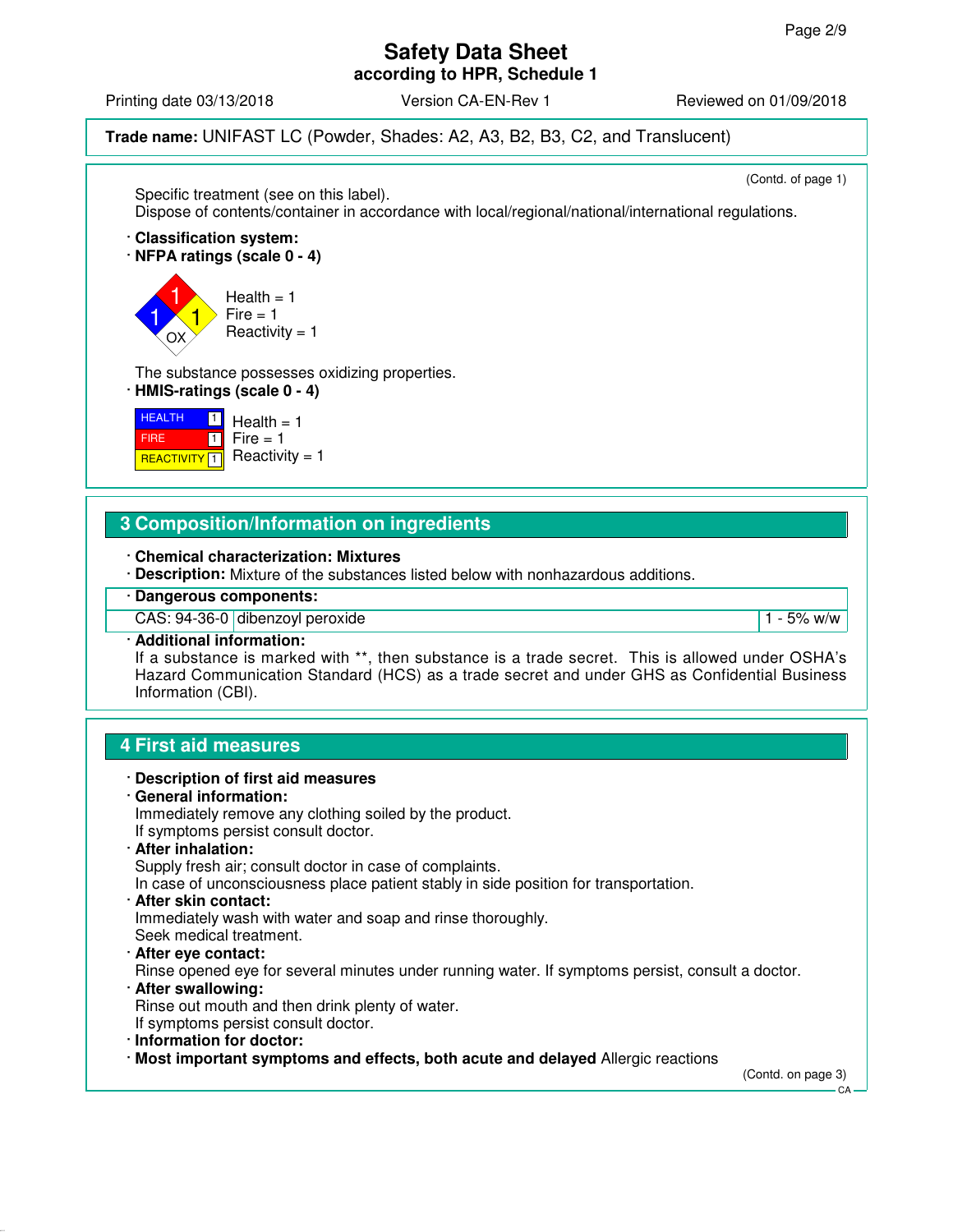**according to HPR, Schedule 1**

Printing date 03/13/2018 Version CA-EN-Rev 1 Reviewed on 01/09/2018

**Trade name:** UNIFAST LC (Powder, Shades: A2, A3, B2, B3, C2, and Translucent)

#### · **Indication of any immediate medical attention and special treatment needed** No further relevant information available.

#### (Contd. of page 2)

## **5 Firefighting measures**

- · **Extinguishing media**
- · **Suitable extinguishing agents:** CO2, extinguishing powder or water spray. Fight larger fires with water spray or alcohol resistant foam. Use fire fighting measures that suit the environment.
- · **For safety reasons unsuitable extinguishing agents:** Water with full jet
- · **Special hazards arising from the substance or mixture** In case of fire, the following can be released: Carbon monoxide and carbon dioxide
- · **Advice for firefighters**
- · **Protective equipment:** Wear self-contained respiratory protective device.
- · **Additional information**

Dispose of fire debris and contaminated fire fighting water in accordance with official regulations.

## **6 Accidental release measures**

- · **Personal precautions, protective equipment and emergency procedures** Remove persons from danger area. Avoid formation of dust. Avoid contact with the eyes and skin. Wear protective clothing.
- · **Environmental precautions:** Do not allow product to reach sewage system or any water course. Inform respective authorities in case of seepage into water course or sewage system. Do not allow to penetrate the ground/soil. In case of seepage into the ground inform responsible authorities.
- · **Methods and material for containment and cleaning up:** Pick up mechanically. Prevent formation of dust. Dispose of the collected material according to regulations.
- **Reference to other sections** See Section 7 for information on safe handling. See Section 8 for information on personal protection equipment. See Section 13 for disposal information.

# **7 Handling and storage**

- · **Handling:**
- · **Precautions for safe handling**
- Observe instructions for use. Prevent formation of dust.

Any deposit of dust which cannot be avoided must be regularly removed. Avoid contact with the eyes and skin.

· **Information about protection against explosions and fires:** Dust can combine with air to form an explosive mixture.

(Contd. on page 4)

 $C.A$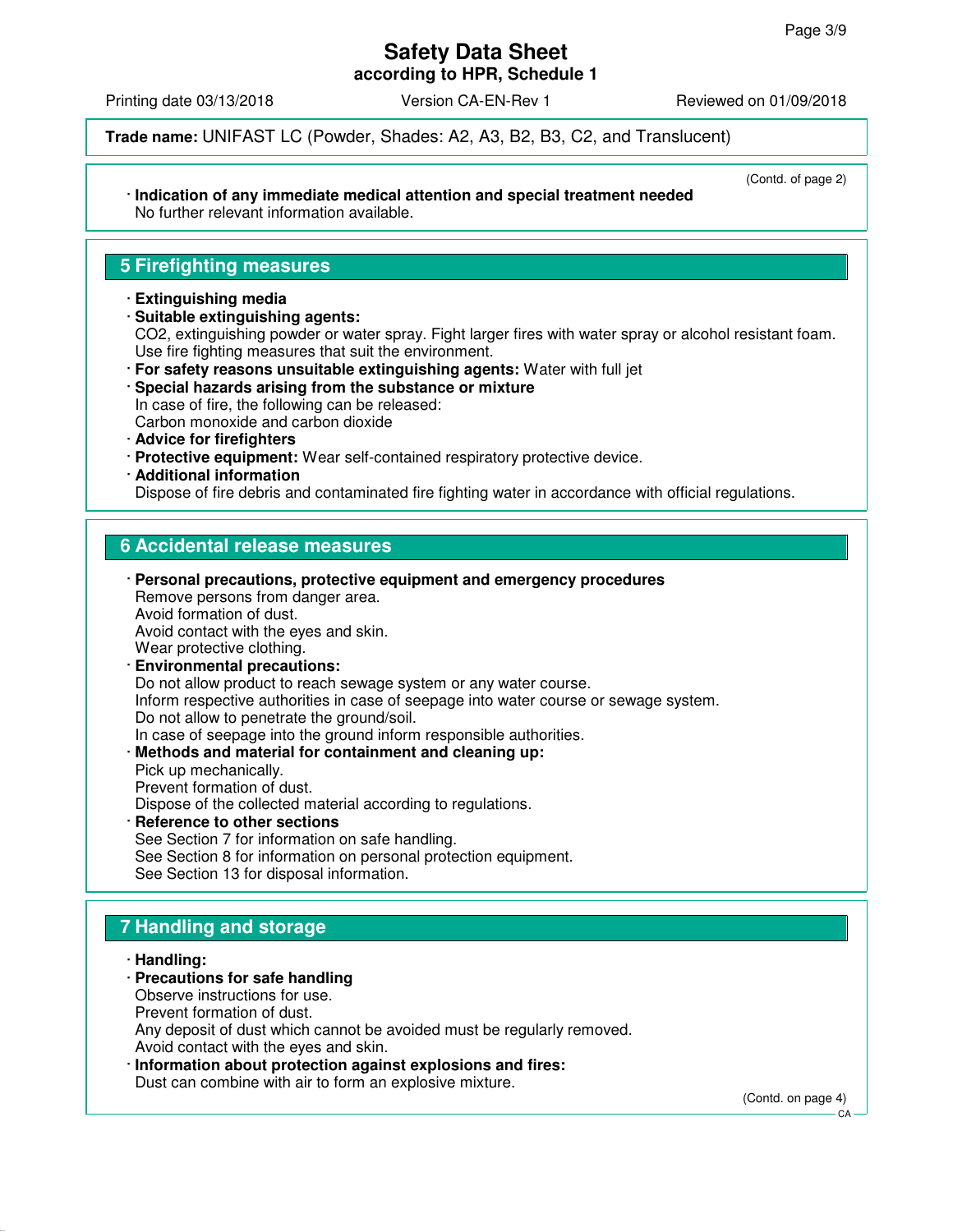**according to HPR, Schedule 1**

Printing date 03/13/2018 **Version CA-EN-Rev 1** Reviewed on 01/09/2018

**Trade name:** UNIFAST LC (Powder, Shades: A2, A3, B2, B3, C2, and Translucent)

(Contd. of page 3)

- · **Conditions for safe storage, including any incompatibilities**
- · **Storage:**
- · **Requirements to be met by storerooms and receptacles:**
- Store only in unopened original receptacles.
- · **Information about storage in one common storage facility:** Store away from foodstuffs.
- · **Further information about storage conditions:** Observe instructions for use / storage.
- · **Specific end use(s)** No further relevant information available.

### **8 Exposure controls/ Personal protection**

· **Additional information about design of technical systems:** No further data; see item 7.

· **Control parameters**

· **Components with limit values that require monitoring at the workplace:**

**CAS: 94-36-0 dibenzoyl peroxide**

EL Long-term value: 5 mg/m³

EV Long-term value: 5 mg/m³

· **Additional information:** The lists that were valid during the creation were used as basis.

- · **Exposure controls**
- · **Personal protective equipment:**
- · **General protective and hygienic measures:** The usual precautionary measures for handling chemicals should be followed. Do not inhale dust / smoke / mist. Avoid contact with the eyes and skin. Wash hands before breaks and at the end of work. Immediately remove all soiled and contaminated clothing.
- · **Breathing equipment:**



Suitable respiratory protective device recommended.

#### · **Protection of hands:**



Protective gloves

#### · **Material of gloves**

The selection of the suitable gloves does not only depend on the material, but also on further marks of quality and varies from manufacturer to manufacturer. As the product is a preparation of several substances, the resistance of the glove material can not be calculated in advance and has therefore to be checked prior to the application.

· **Penetration time of glove material**

The exact break through time has to be found out by the manufacturer of the protective gloves and has to be observed.

· **Eye protection:** Safety glasses

(Contd. on page 5)

CA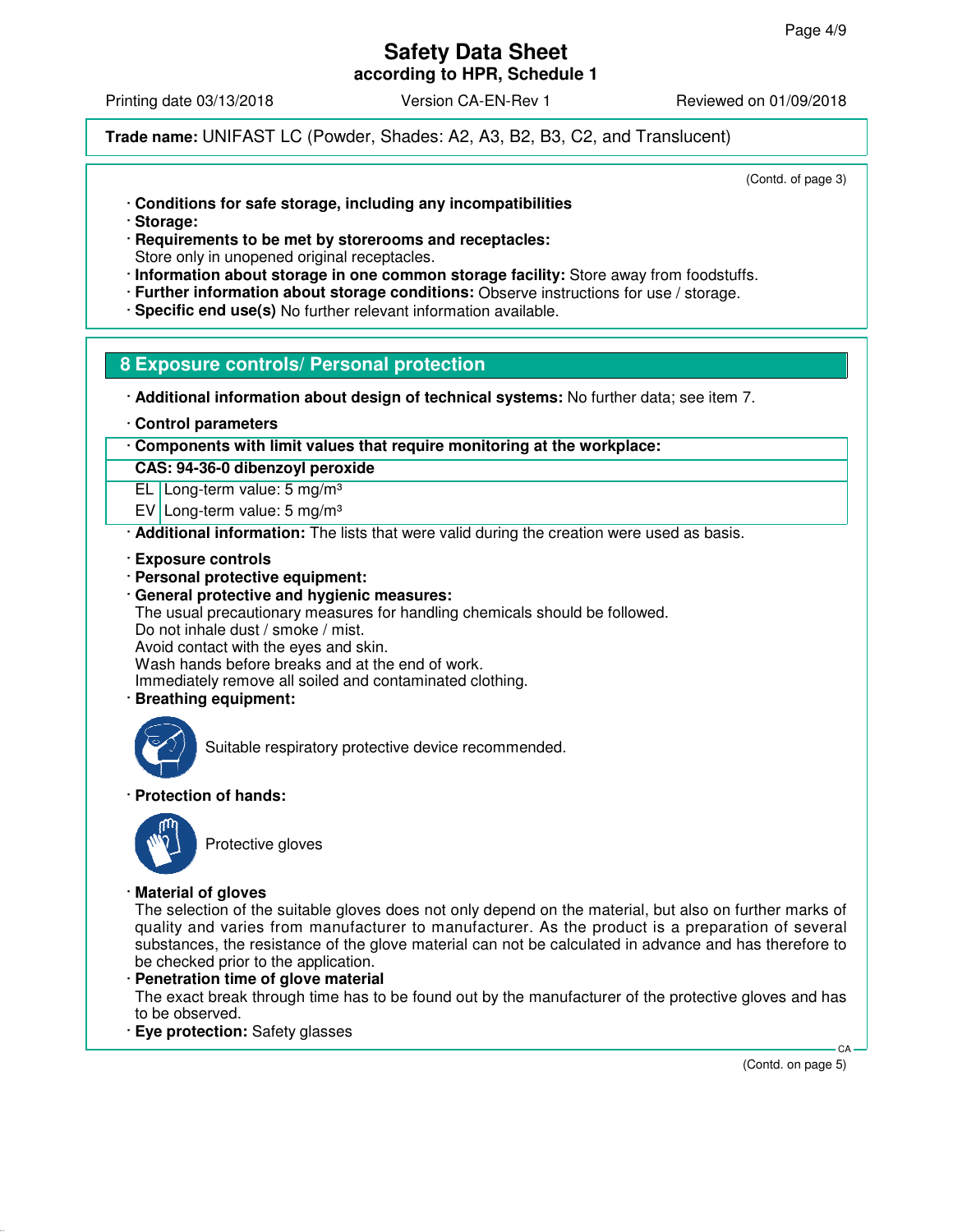**according to HPR, Schedule 1**

Printing date 03/13/2018 Version CA-EN-Rev 1 Reviewed on 01/09/2018

#### **Trade name:** UNIFAST LC (Powder, Shades: A2, A3, B2, B3, C2, and Translucent)

(Contd. of page 4)

| 9 Physical and chemical properties                                                                  |                                                     |  |
|-----------------------------------------------------------------------------------------------------|-----------------------------------------------------|--|
| · Information on basic physical and chemical properties<br>· General Information<br>· Appearance:   |                                                     |  |
| Form:                                                                                               | Powder                                              |  |
| Color:                                                                                              | According to product specification                  |  |
| · Odor:<br>Odor threshold:                                                                          | Odorless<br>Not determined.                         |  |
| pH-value:                                                                                           | Not applicable.                                     |  |
|                                                                                                     |                                                     |  |
| · Change in condition<br><b>Melting point/Melting range:</b><br><b>Boiling point/Boiling range:</b> | Undetermined.<br>Undetermined.                      |  |
| · Flash point:                                                                                      | Not applicable.                                     |  |
| · Flammability (solid, gaseous):                                                                    | Not determined.                                     |  |
| · Ignition temperature:                                                                             | Undetermined.                                       |  |
| · Decomposition temperature:                                                                        | Not determined.                                     |  |
| · Auto igniting:                                                                                    | Product is not self-igniting.                       |  |
| · Danger of explosion:                                                                              | Product does not present an explosion hazard.       |  |
| · Explosion limits:<br>Lower:<br>Upper:                                                             | Not determined.<br>Not determined.                  |  |
| · Vapor pressure:                                                                                   | Not applicable.                                     |  |
| Density at 20 °C:                                                                                   | 1.2 $q/cm3$                                         |  |
| · Relative density                                                                                  | Not determined.                                     |  |
| · Vapor density<br>· Evaporation rate                                                               | Not applicable.<br>Not applicable.                  |  |
| · Solubility in / Miscibility with<br>Water:                                                        | Insoluble.                                          |  |
| · Partition coefficient (n-octanol/water): Not determined.                                          |                                                     |  |
| · Viscosity:                                                                                        |                                                     |  |
| <b>Dynamic:</b>                                                                                     | Not applicable.                                     |  |
| Kinematic:                                                                                          | Not applicable.                                     |  |
| · Solvent content:                                                                                  |                                                     |  |
| <b>Solids content:</b><br>Other information                                                         | 99.0%<br>No further relevant information available. |  |
|                                                                                                     |                                                     |  |

# **10 Stability and reactivity**

· **Reactivity** No further relevant information available.

- · **Chemical stability** Stable at ambient temperature.
- · **Thermal decomposition / conditions to be avoided:** No decomposition if used according to specifications.

(Contd. on page 6)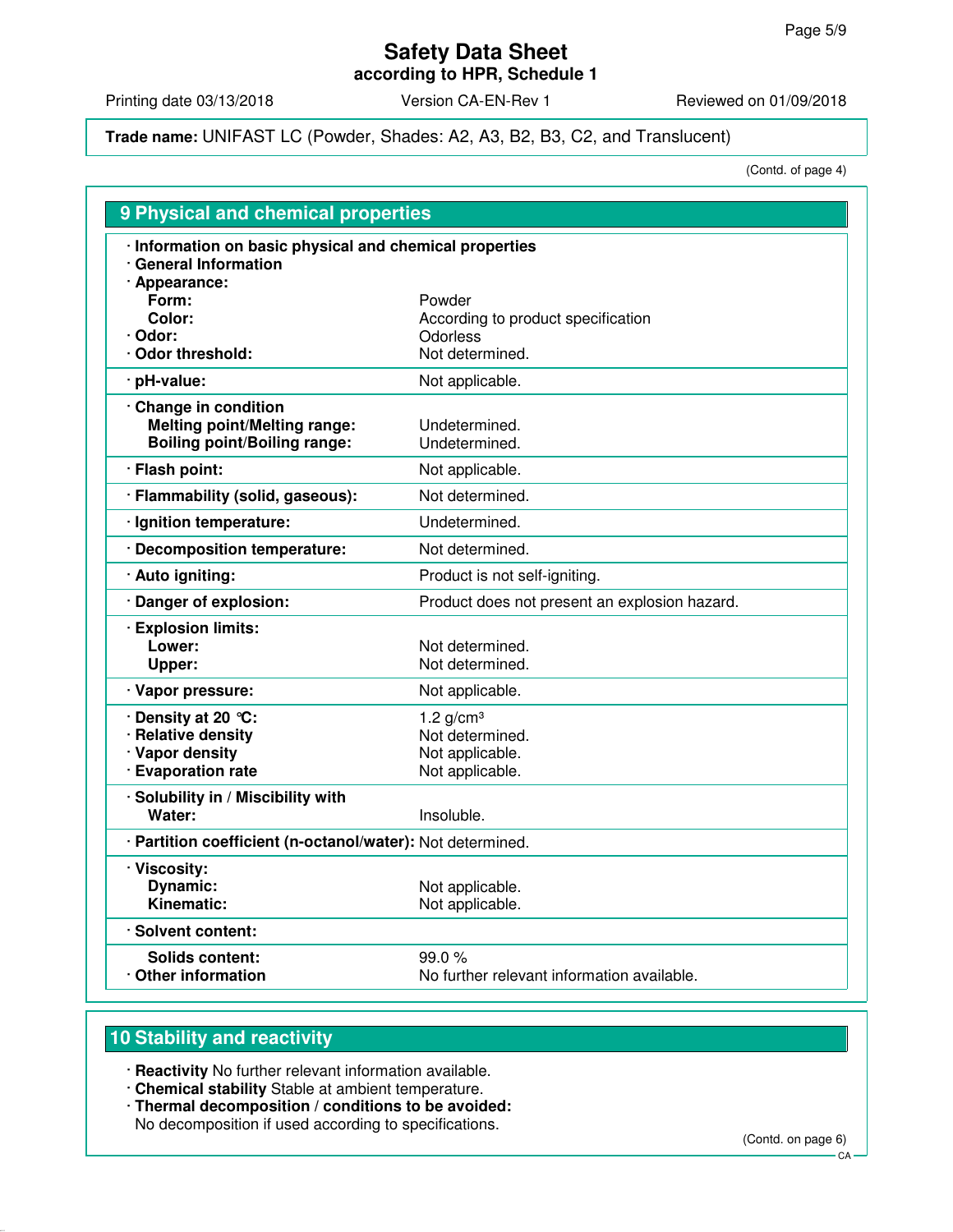**according to HPR, Schedule 1**

Printing date 03/13/2018 **Version CA-EN-Rev 1** Reviewed on 01/09/2018

(Contd. of page 5)

**Trade name:** UNIFAST LC (Powder, Shades: A2, A3, B2, B3, C2, and Translucent)

- · **Possibility of hazardous reactions** No dangerous reactions known.
- · **Conditions to avoid** No further relevant information available.
- · **Incompatible materials:** No further relevant information available.
- · **Hazardous decomposition products:** No dangerous decomposition products known.

## **11 Toxicological information**

- · **Information on toxicological effects**
- · **Acute toxicity:**
- · **LD/LC50 values that are relevant for classification:** No further relevant information available.
- · **Primary irritant effect:**
- · **on the skin:** No irritant effect.
- · **on the eye:** No irritating effect.
- · **Sensitization:** Sensitization possible through skin contact.
- · **Additional toxicological information:**
- · **Carcinogenic categories**

#### · **IARC (International Agency for Research on Cancer)**

- dibenzoyl peroxide 3
- poly(methyl methacrylate) 3
- titanium dioxide 2B

chromium(III) oxide 3

Colorant 3

silicon dioxide, amorphous 3

#### · **NTP (National Toxicology Program)**

None of the ingredients is listed.

#### · **Carcinogenic categories' legend:**

IARC Group 1: The agent is carcinogenic to humans.

IARC Group 2A: The agent is probably carcinogenic to humans.

IARC Group 2B: The agent is possibly carcinogenic to humans.

- IARC Group 3: The agent is not classifiable as to its carcinogenicity to humans.
- IARC Group 4: The agent is probably not carcinogenic to humans.
- NTP K: Known to be human carcinogen.

NTP R: Reasonably anticipated to be human carcinogen.

- · **Repeated dose toxicity.** No further relevant information available.
- · **CMR effects (carcinogenity, mutagenicity and toxicity for reproduction)**

No further relevant information available. No further relevant information available.

# **12 Ecological information**

· **Toxicity**

- · **Aquatic toxicity:** No further relevant information available.
- · **Persistence and degradability** No further relevant information available.
- · **Behavior in environmental systems:**
- · **Bioaccumulative potential** No further relevant information available.
- · **Mobility in soil** No further relevant information available.

(Contd. on page 7)

 $CA$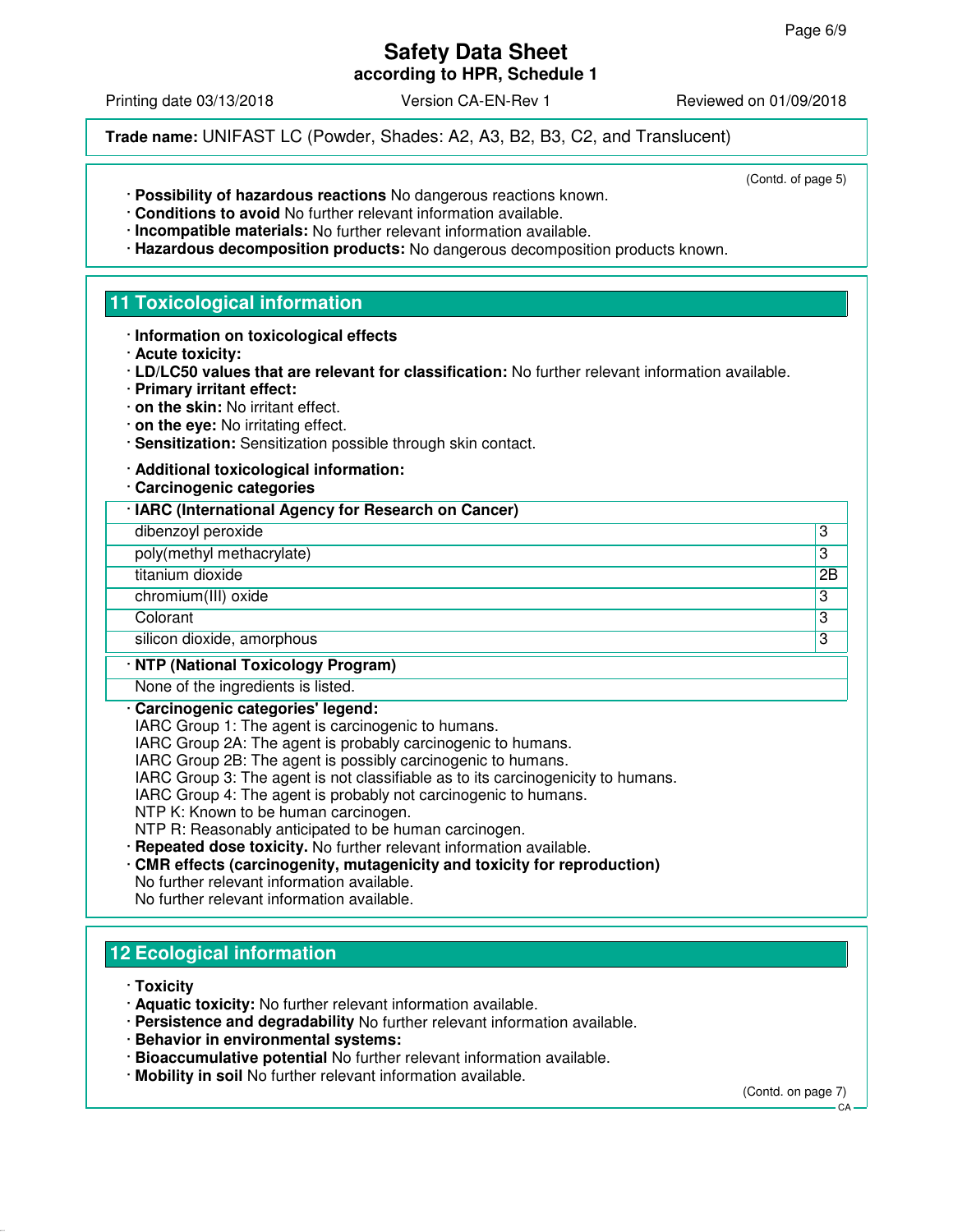**according to HPR, Schedule 1**

Printing date 03/13/2018 **Version CA-EN-Rev 1** Reviewed on 01/09/2018

**Trade name:** UNIFAST LC (Powder, Shades: A2, A3, B2, B3, C2, and Translucent)

(Contd. of page 6)

#### · **Additional ecological information:**

· **General notes:**

Water hazard class 3 (Self-assessment): extremely hazardous for water

Do not allow product to reach ground water, water course or sewage system, even in small quantities. Danger to drinking water if even extremely small quantities leak into the ground.

· **Results of PBT and vPvB assessment**

· **PBT:** Not applicable.

- · **vPvB:** Not applicable.
- · **Other adverse effects** No further relevant information available.

### **13 Disposal considerations**

· **Waste treatment methods**

## · **Recommendation:**

Dispose of contents / container in accordance with local / regional / national / international regulations.

- · **Uncleaned packagings:**
- · **Recommendation:** Disposal must be made according to official regulations.

#### **14 Transport information**

| · UN-Number<br>· DOT, TDG, ADN, IMDG, IATA                                                      | Void            |
|-------------------------------------------------------------------------------------------------|-----------------|
| · UN proper shipping name<br>· DOT, TDG, ADN, IMDG, IATA                                        | Void            |
| · Transport hazard class(es)                                                                    |                 |
| · DOT, TDG, ADN, IMDG, IATA<br>· Class                                                          | Void            |
| · Packing group<br>· DOT, TDG, IMDG, IATA                                                       | Void            |
| · Environmental hazards:<br>· Marine pollutant:                                                 | No.             |
| · Special precautions for user                                                                  | Not applicable. |
| · Transport in bulk according to Annex II of<br>MARPOL73/78 and the IBC Code<br>Not applicable. |                 |
| · UN "Model Regulation":                                                                        | Void            |

## **15 Regulatory information**

· **Safety, health and environmental regulations/legislation specific for the substance or mixture** · **SARA (Superfund Amendments and Reauthorization Act)**

· **Section 355 (extremely hazardous substances):**

None of the ingredients is listed.

(Contd. on page 8)

CA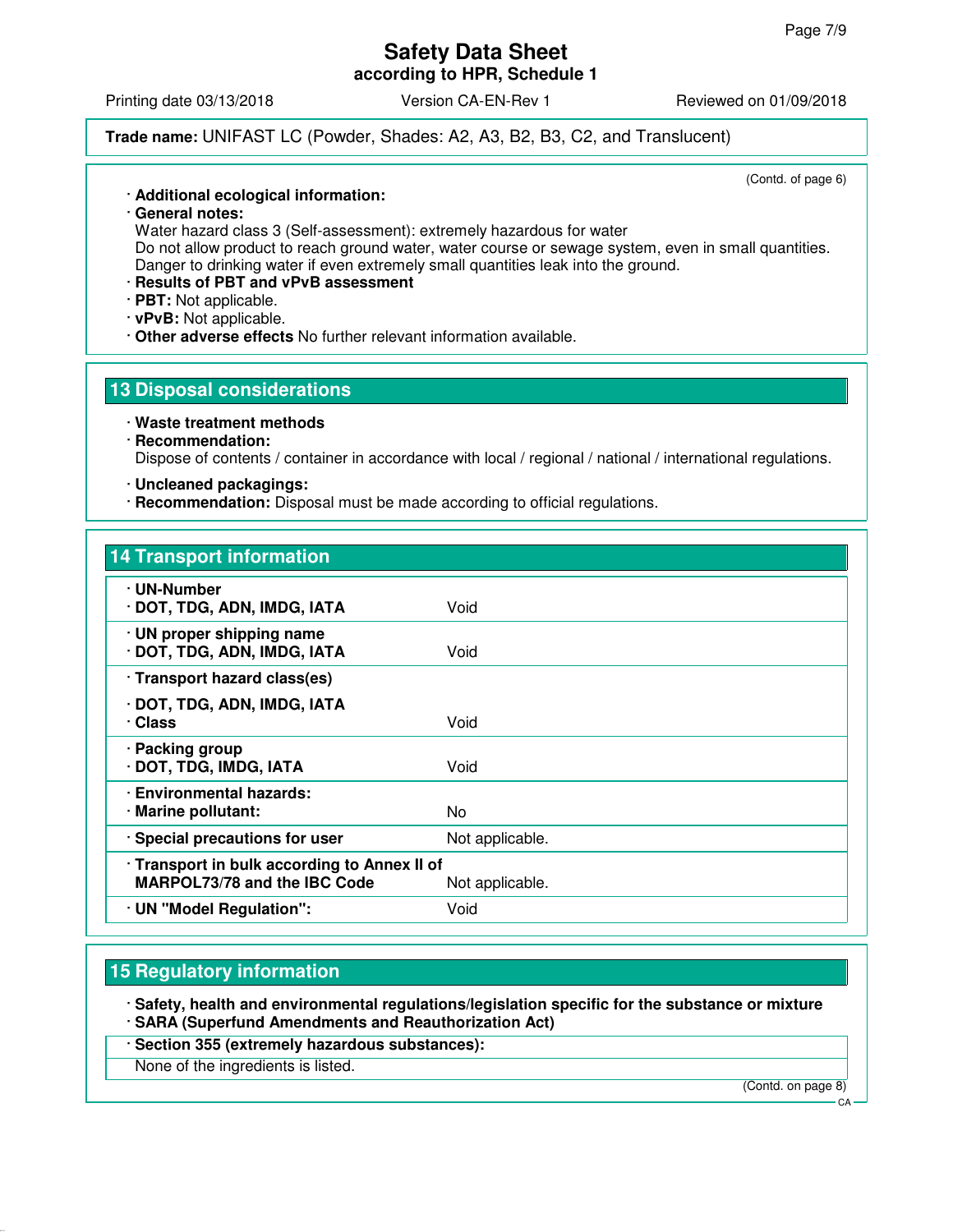**according to HPR, Schedule 1**

Printing date 03/13/2018 **Version CA-EN-Rev 1** Reviewed on 01/09/2018

**Trade name:** UNIFAST LC (Powder, Shades: A2, A3, B2, B3, C2, and Translucent)

(Contd. of page 7) · **Section 313 (Specific toxic chemical listings):** dibenzoyl peroxide · **TSCA (Toxic Substances Control Act):** All ingredients are listed. · **Canadian substance listings:** · **Canadian Domestic Substances List (DSL)** poly[(ethyl methacrylate)-co-(methyl methacrylate)] dibenzoyl peroxide poly(methyl methacrylate) titanium dioxide chromium(III) oxide **Colorant** organic fluorophore\*\* C.I. Pigment Blue 29 · **Canadian Ingredient Disclosure list (limit 0.1%)** None of the ingredients is listed. · **Canadian Ingredient Disclosure list (limit 1%)** dibenzoyl peroxide · **GHS label elements** The product is classified and labeled according to the Globally Harmonized System (GHS). · **Hazard pictograms** GHS07 · **Signal word** Warning · **Hazard-determining components of labeling:** dibenzoyl peroxide · **Hazard statements** May cause an allergic skin reaction. · **Precautionary statements** Avoid breathing dust/fume/gas/mist/vapours/spray. Contaminated work clothing should not be allowed out of the workplace. Wear protective gloves. If skin irritation or rash occurs: Get medical advice/attention. Specific treatment (see on this label). Dispose of contents/container in accordance with local/regional/national/international regulations. · **Chemical safety assessment:** A Chemical Safety Assessment has not been carried out. **16 Other information**

- · **Department issuing SDS:** Regulatory Affairs
- · **Contact:**

Regulatory Affairs Telephone No. +1 (708) 597-0900 sds@gcamerica.com

(Contd. on page 9)

CA